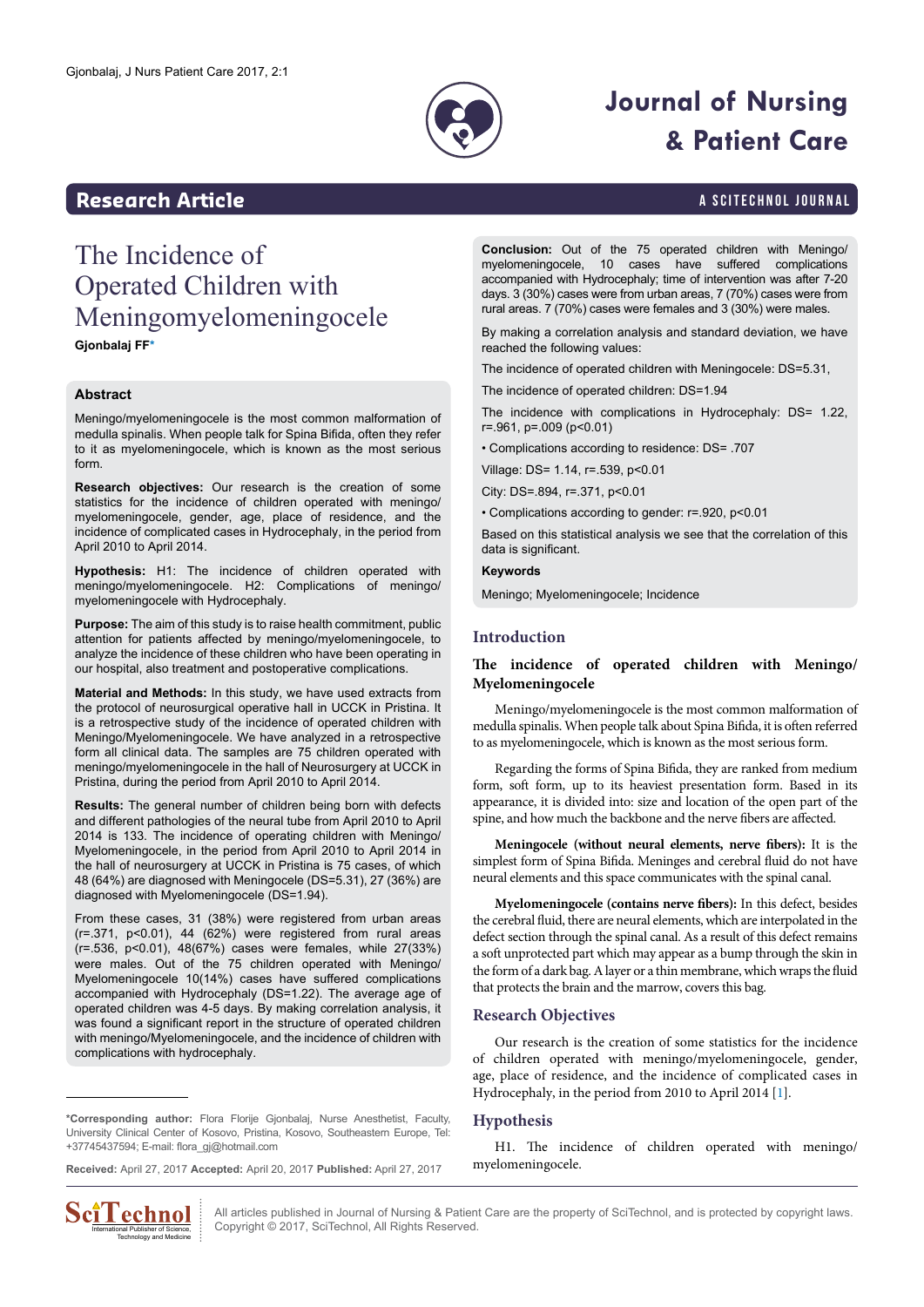H2. Complications of meningo/myelomeningocele accompanied with Hydrocephaly.

#### **Purpose**

The aim of this study is to raise health commitment, public attention for patients affected by meningo/myelomeningocele, to analyze the incidence of these children who have been operated to us, also treatment and postoperative complications.

#### **Theory and the State of Research**

Spina bifida refers to a birth defect, which includes the incomplete closure of the backbone.

Most of these are located in the lumbar region (the lower part of the backbone), but also in the thoracic and cervical region (the neck).

The number of complications with meningo/myelomeningocele accompanied with Hydrocephaly is 10 out of 75 operated children in the period from April 2010 to April 2014 in the hall of Neurosurgery in UCCK in Pristina. The cause of this malformation, meningo/ myelomeningocele is unknown. However, the low level of folic acid in a woman's body before and during pregnancy has an important role in preventing and reducing a birth defect, such as meningo/ myelomeningocele. Folic acid (B vitamins or folate) is important for the brain and proper spinal development.

If a child is born with meningo/myelomeningocele, the next child in that family has a higher risk to be born with such a defect, compared with the general population. However, in many cases, there is no relation with the family.

During the second quarter, pregnant women should repeat blood tests and prenatal controls, which help to diagnose any defect that may occur to the baby. This checkup is done for meningo/ myelomeningocele, DS, and other congenital pathology in children [[2\]](#page-4-2). The woman that holds a baby with meningo/myelomeningocele has a higher level than the normal value of a protein called alphafetoprotein maternal (AFP).

If the test is positive, further testing is required to confirm the diagnosis. Such tests may include Ultrasound and Amniocentesis

Tests that should be done to children born with defects are X-rays, ultrasounds, a CT or MRI of the spinal area.

Just meningo/myelomeningocele does not create intellectual impairment but if it is not treated well and in time, it can be complicated into hydrocephaly. The most frequent complications that are caused are:

Urinary infections

Decubitus or wounds

The baby born with the defect of the backbone (neural tube) needs a specialized examination in many areas. The simplest way of evaluating the movement of your child's feet is by looking at each node and seeing if there is any movement or not. The three nodes that you should check are the hips, knees, and ankles. After birth, surgery is recommended to repair the defect. Before surgery, the baby should be treated carefully to reduce the damage of the exposed spinal cord.

Usually surgical treatment is recommended within the first day of life. The main surgical aim in this stage is to put the spinal cord back into the spinal canal, in order to make an intervention in the defect of the backbone and to cover the damaged area with healthy, normal skin.

There are two hypothesis when it is the appropriate time for the operation:

First hypothesis: The operation should be done within 36-48 hours after birth.

Second hypothesis: After 5 days that we are sure that the child is examined correctly and has a general stable condition, also to be sure that parents understand the seriousness of the problem.

Early operative treatment for the newborn is to preserve as much as possible, neural elements, especially those that are functional. If we consider these factors, then the sooner the better because the elimination of the bag defect is done, the coverage of damaged skin with healthy skin, and preservation of neural elements [\[3\]](#page-4-1).

In the first days after surgery, it is essential to preserve the integrity of the wound not to have any infection. It is preferable to keep the child face down; also, it is preferable not to move much with feet, if there is any movement, the skin should not be withdrawn, so the tension on the wound should be very low. Around the tenth day, the condition of the wound is evaluated. To those children to whom Hydrocephaly is developed this usually happens between the fifthfourteenth days.

The final result is dependent from many factors:

Size and location of spinal defect.

The tempo in which Hydrocephaly is developed.

Infections as a complication.

Surgery and techniques with which the operation was conducted.

Rehabilitation and motivation of family.

According to the world literature, mortality of these children in the first decade is quite large in developed countries, in our country there is not any accurate statistic.

#### **The Importance of the Study**

This study for parents and caregivers of children with neural tube defects provides some data for the condition of children with congenital problems, which can occur frequently. This study provides information on the treatment and consequences with which children with Meningocele/Myelomeningocele are faced with starting from birth and throughout their lives.

A positive attitude towards these children will motivate them to develop their physical, psychological, and intellectual skills, whereas a negative attitude towards these children can cause complex reactions and drug addiction. On the other hand, their excessive protection prevents normal development of personality, and physical capacity of these children.

#### **Material and Methods**

In the study, we have used extracts from the protocol of neurosurgical operative hall in UCCK in Pristina. This is a retrospective study on the incidence of operated children with Meningo/Myelomeningocele. We have analyzed in a retrospective form all clinical data.

The samples are 75 children operated with neural tube defects, meningo/myelomeningocele in the hall of Neurosurgery at UCCK in Pristina, during the period from April 2010 to April 2014.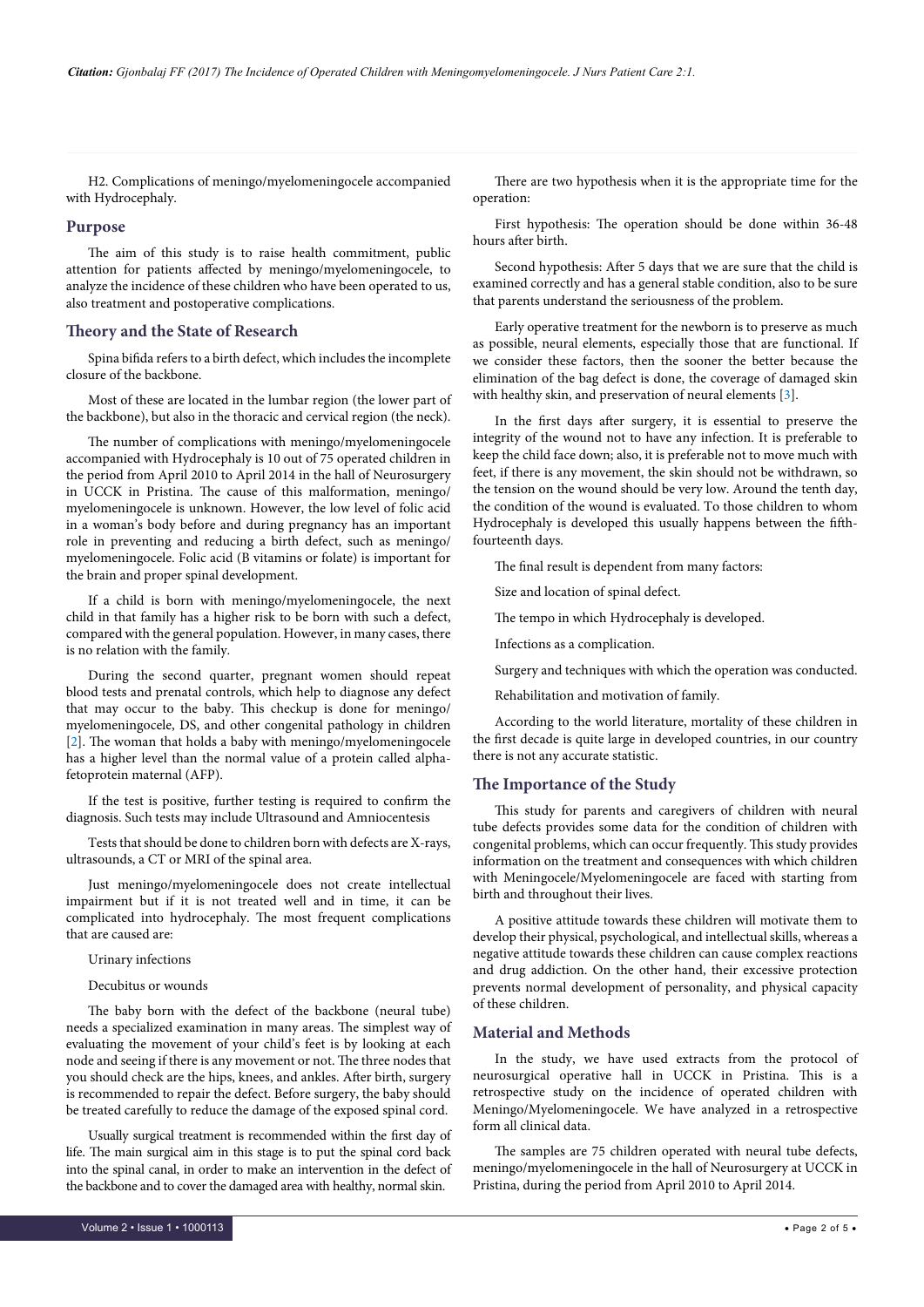#### **Results**

The general number of children born with defects and different pathologies of the neural tube from April 2010 to April 2014 is 133. The incidence of operated children with Meningo/ Myelomeningocele, in the period from April 2010 to April 2014 in the hall of neurosurgery at UCCK in Pristina is 75 cases, of which 48 (64%) are diagnosed with Meningocele (DS=5.31), 27 (36%) are diagnosed with Myelomeningocele (DS=1.94).

Of these cases, 31 (38%) were registered from urban areas  $(r=.371, ...)$ p<0.01), 44 (62%) were registered from rural areas (r=.536, p<0.01), 48(67%) cases were females, while 27(33%) were males. Out of the 75 children operated with Meningo/Myelomeningocele 10(14%) cases have suffered complications accompanied with Hydrocephaly (DS=1.22). The average age of operated children was 4-5 days. By making correlation analysis, it was found a significant rapport in the structure of operated children with meningo/Myelomeningocele, and the incidence of children with complications accompanied with hydrocephaly.

#### **Results of quantitive data**

Medical and surgical management of these children during the hospitalization is studied in detail to the default parameters. The average age in intervention time of Meningo/ Myelomeningocele is 4-5 days. Statistical analysis showed that the intervention of the defect Meningo/myelomeningocele before 48 hours has reduced the appearance of complications accompanied with Hydrocephaly. The average time in the intervention of complicated cases was 5 days.

This observation is statistically significant and shows that healing factors after intervention of myelomeningocele represent the most important factor of risk for development of complications in Hydrocephaly. In our study, which includes the period from April 2010 to 2014, we have a total of 75 children operated with deformation of the neural tube, of which 48 (64%) with medical diagnosis Meningocele, 27 (36%) with medical diagnosis Myelomeningocele, 10 (14%) of them had complications which are accompanied with Hydrocephaly. Only 41 of them are in an average economic situation, while others have certain difficulties, respectively they need help.

#### **Results of qualitative data**

Based on percentage, in tabular and graphical form, we have shown the incidence of operated children in the hall of neurosurgery at UCCK in Pristina and complications accompanied in Hydrocephaly during the annual period April 2010 to 2014 [\(Tables 1](#page-2-0) and [2](#page-2-1)) ([Graph](#page-3-0)

[1](#page-3-0)). In the study for presentation of data we have used Microsoft Excel and statistical program SPSS.

In the [chart \(1\)](#page-3-0) presented is the incidence of operated children with Meningo/Myelomeningocele, from April 2010 to 2014. Interventions are presented in percentage, where we can analyze and see that in 2010 from 371 overall cases has been intervened in 42 (12%) cases with different deformities of the neural tube, 25 (60%) are operated with Meningo/ Myelomeningocele. In 2011 from 373 overall cases has been intervened in 25 cases with different deformities of the neural tube, 10 (72%) of the cases are operated with Meningocele, 4(28%) of the cases are operated with Myelomeningocele [[4](#page-4-3)].

In 2012, from 429 cases, it has been analyzed that in 29 (68%) cases with deformities of the neural tube, 10 (35%) of the cases are operated with Meningocele, 6 (21%) of the cases are operated with Myelomeningocele. In 2013, from 433 operated cases, it has been examined that, in 26 (6%) cases with deformities of the neural tube, 9 (50%) of the cases are operated with Meningocele. In 2014 (until April), from 106 cases, it has been inspected that in 10 (10%) cases with different deformities of the neural tube, 5 (50%) of the cases are operated with Meningo/Myelomeningocele. According to the correlational analysis we have significant values to the incidence of children operated with Meningo/Myelomeningocele and the incidence of complications accompanied with Hydrocephaly: r=.961, p=.003 (p<0.1), DS=1.58.

In tabular ([Tables 1](#page-2-0) and [2](#page-2-1)) and [chart 2](#page-3-1) it is presented the incidence of complicated cases in Hydrocephaly. From April 2010 to 2014, the number of complicated cases was 10(14%) out of 75 interventions with different deformities of the backbone (neural tube). In 2010, the number of complicated cases were 4 (16%) out of 15 general interventions. In 2011, the number of complications was 1 (7.2%) out of 14 interventions with Meningo/Myelomeningocele. In 2012, the number of complications was 2 (12.5%) out of 16 general interventions. In 2013, the number of complications was 2 (12%) out of 18 cases of total interventions. In 2014, the number of complications was 1 (10%) out of 5 cases of total interventions. The incidence of complications from 2010 to April 2014 is 10 cases or 14% of interventions in general ([Graph 2](#page-4-4)). According to the correlation analysis, the incidence of complicated cases by a residence and gender has provided significant values. Gender: DS=1.22, r=.920, p=.-063 (p<0.01) Residence: DS=.707, r=.894, r=1.14, p<0.01.

In [Graph 3](#page-4-5), presented is the structure of complicated cases of patients based on gender. According to the data, the number of

| The incidence of children operated with Meningo/Myelomeningocele | 2010 | 2011 | 2012 | 2013 | 2014 |
|------------------------------------------------------------------|------|------|------|------|------|
| Meningocele                                                      | 17   | 10   | 10   |      | ◠    |
| Myelomeningocele                                                 |      | 4    | 6    |      | 6    |
| Anomali (Hydrocephaly)                                           |      |      | 13   |      | 3    |
| % Meningocele                                                    | 44%  | 40%  | 34%  | 35%  | 20%  |
| % Myelomeningocele                                               | 12%  | 16%  | 21%  | 35%  | 55%  |
| % Anomali (Hydroceohaly)                                         | 44%  | 44%  | 45%  | 31%  | 25%  |

<span id="page-2-0"></span>**Table 1:** The incidence of children operated with Meningo/Myelomeningocele and the incidence of complicated cases on Hydrocephaly.

<span id="page-2-1"></span>

| Table 2: The incidence of children operated with Meningo/Myelomeningocele and the incidence of complications. |  |
|---------------------------------------------------------------------------------------------------------------|--|
|---------------------------------------------------------------------------------------------------------------|--|

| Cases                                                                                    | 2010 | 2011 | 2012 | 2013 | 2014     |
|------------------------------------------------------------------------------------------|------|------|------|------|----------|
| <b>ANESTHESIOLOGYAND REANIMATION CARE CLINIC Neurosurgery hall</b>                       | 371  | 373  | 429  | 433  | 104      |
| The incidence of children operated with Meningo/Myelomeningocele                         | 25   | 14   | 16   | 18   |          |
| The complication of the incidence of children operated with Meningo/<br>Myelomeningocele | 16%  | 7%   | 7%   | 6%   | $12.5\%$ |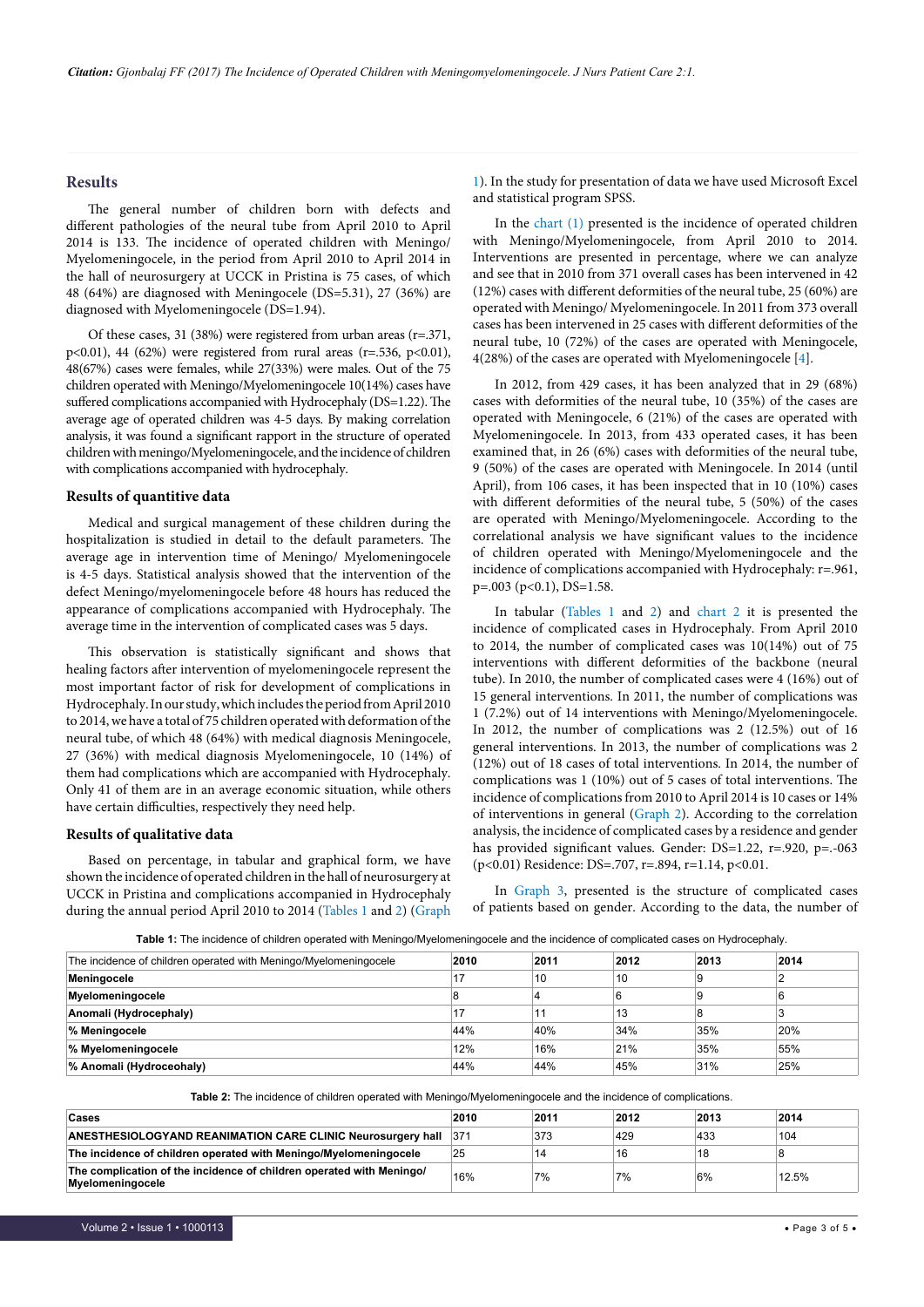

<span id="page-3-0"></span>

<span id="page-3-1"></span>

female patients is higher compared to the number of male patients. In 2010 we have 2 (50%) complicated cases of female gender and 2(50%) cases of male gender or 16% of the general number of interventions with congenital defects of the neural tube. In 2011, we have 1 (10%) complicated case or 20% from the general number of interventions [[5\]](#page-4-6).

In 2012, we have 2 (12.5%) cases of female gender or 3% of the general number of interventions. In 2013, we also have 2 (12%) cases of female gender from the general number of the interventions. In 2014 (until April), we have just one complicated case of the male gender of the general number of interventions.

In [Graph 4](#page-4-7) we have presented the structure of patients with complicated cases, according to residence. Based on retrospective data we have analyzed and presented these data. In 2010, the number of operated children from rural areas is 14 or 56% of the cases, whereas from urban areas this number is 11 or 44% of the total cases. In 2011, the number of cases from rural areas is 5(35%), whereas from urban areas it is 9(65%). In 2012, the number of cases from rural areas is 11(68%), whereas from urban areas it is 5(32%). In 2013, the number of patients from rural areas is 8(44%), whereas from urban areas it is 10 (56%) and in 2014 the number of patients from rural areas is 7(70%), whereas from urban areas it is 3(30%).

#### **Discussion and Recommendation**

Problems of the neural tube defects are a major source of disability, despite a significant decline in cases of the incidence. In World countries, it is often diagnosed in prenatal phase, and thus the operation of the fetus has been realized. Preliminary studies strongly suggest that at least a part of neurological abnormalities may be developed in the middle of pregnancy. Until now, around 400 operations of the fetus have been done in children with Myelomeningocele around the world [[6\]](#page-4-8).

During 12 years of study, the incidence of Myelomeningocele has decreased in a linear rate, for about 4.6 cases per 100.000 births per year. A summary of comparable reports in the northeastern region of the United States shows that a relatively stable linear decrease in the incidence of myelomeningocele has been continuing at this rate for the last 50 years. It is concluded that small local fluctuations and variability in data collection have shown a steady decrease in this phenomenon. Significant declines were seen in the rates of incidence in Hydrocephaly, compared to previous reports.

After comparisons of cases committed in the world and to us, we see that in cases with neural tube malformations compared with made research by Handikos, during the period from 2001-2009, and our research during the period from 2010-2014, there is positive decrease. It is worth noting that we do not have data for all born children with meningo/myelomeningocele, or with a neural tube defect [\[7\]](#page-4-9).

General data, but incomplete in Kosovo, collected by Handikos, during the period 2001-2009, have 64 people registered with Spina Bifida. (HANDIKOS- Spina Bifida in Kosovo, December 2001).

Gender: 37 are males (58%) whereas 27 are females (42%).

Age: Under the age of 7 are 13 children, from age 7-17 there are 32 children, and from age 18 there are 18 children, whereas for one of the cases we do not have information for that age. From the whole group of 64 people, 52 of them were registered with paraplegia, 32 are with incontinence because of the damage to the spinal cord, 26 of them are presented in different levels of Hydrocephaly and 10 of them have had surgical intervention [\[8](#page-4-10)].